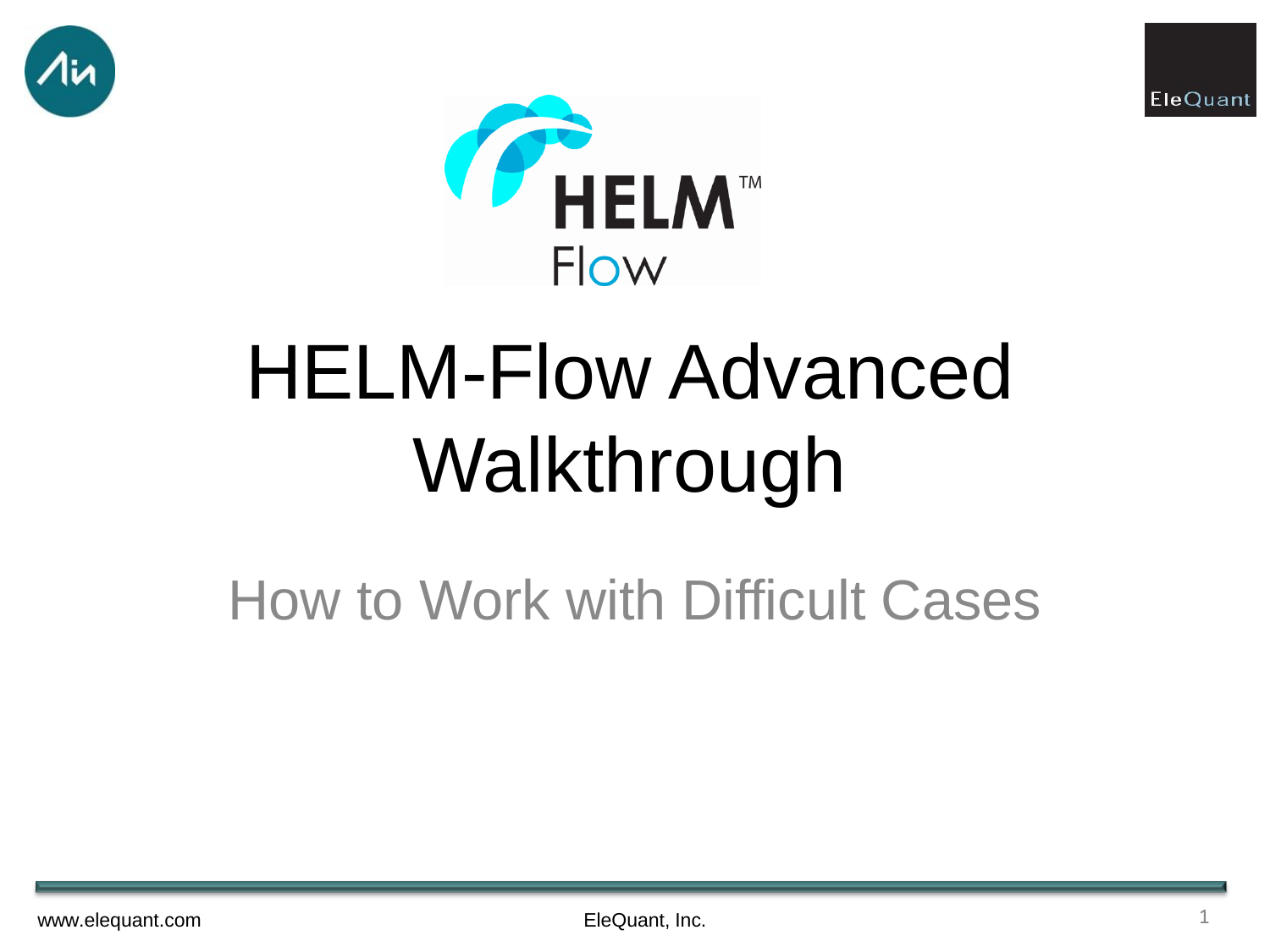

- 1. Diagnose model parameters.
- 2. Run Full-HELM with default configuration settings (first feeling).
- 3. Review configuration parameters and fine tune some of them for hard cases.
- 4. Remove some or all enforcement of controls & limits.
- 5. Run Q-HELM (pure reactive power-flow).
- 6. Run PQ-HELM (lossless grid power-flow).
- 7. Run Full-HELM.
- 8. Re-enable controls and their limits.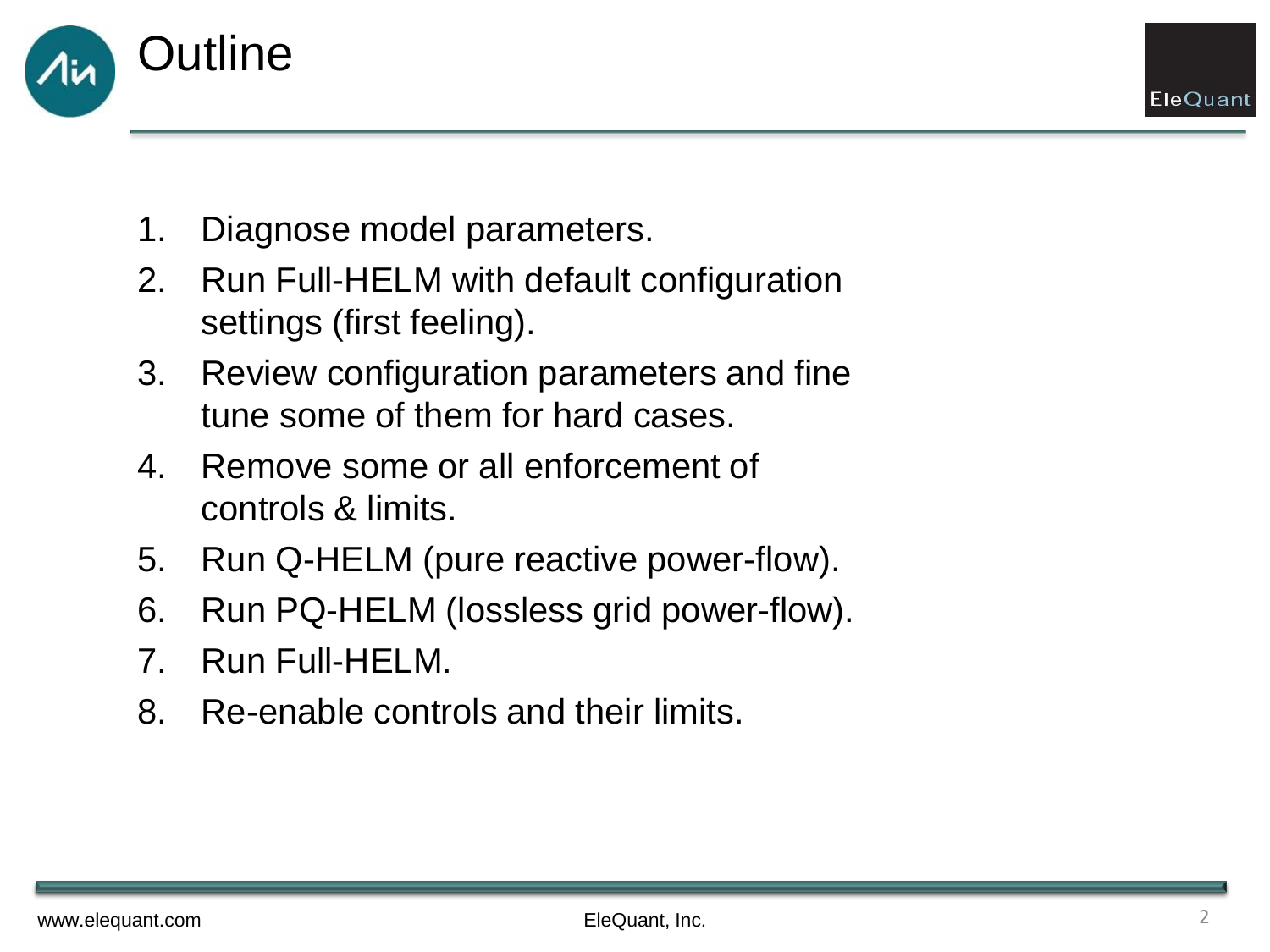

## 1. Diagnose Model Parameters

### • **Diagnose Model Data**

- Check for obvious outliers on any of the diagnostic charts that plot model (equipment) parameters.
- Example: View->Chart->Branch Resistance vs. **Reactance** 
	- Search for clear outliers.
	- Click on them to inspect values.
	- Correct obvious mistakes.
- After fixing outliers, you may want to right click the graph and re-plot to auto range values.
- Look out for anomalies such as negative values for resistance.

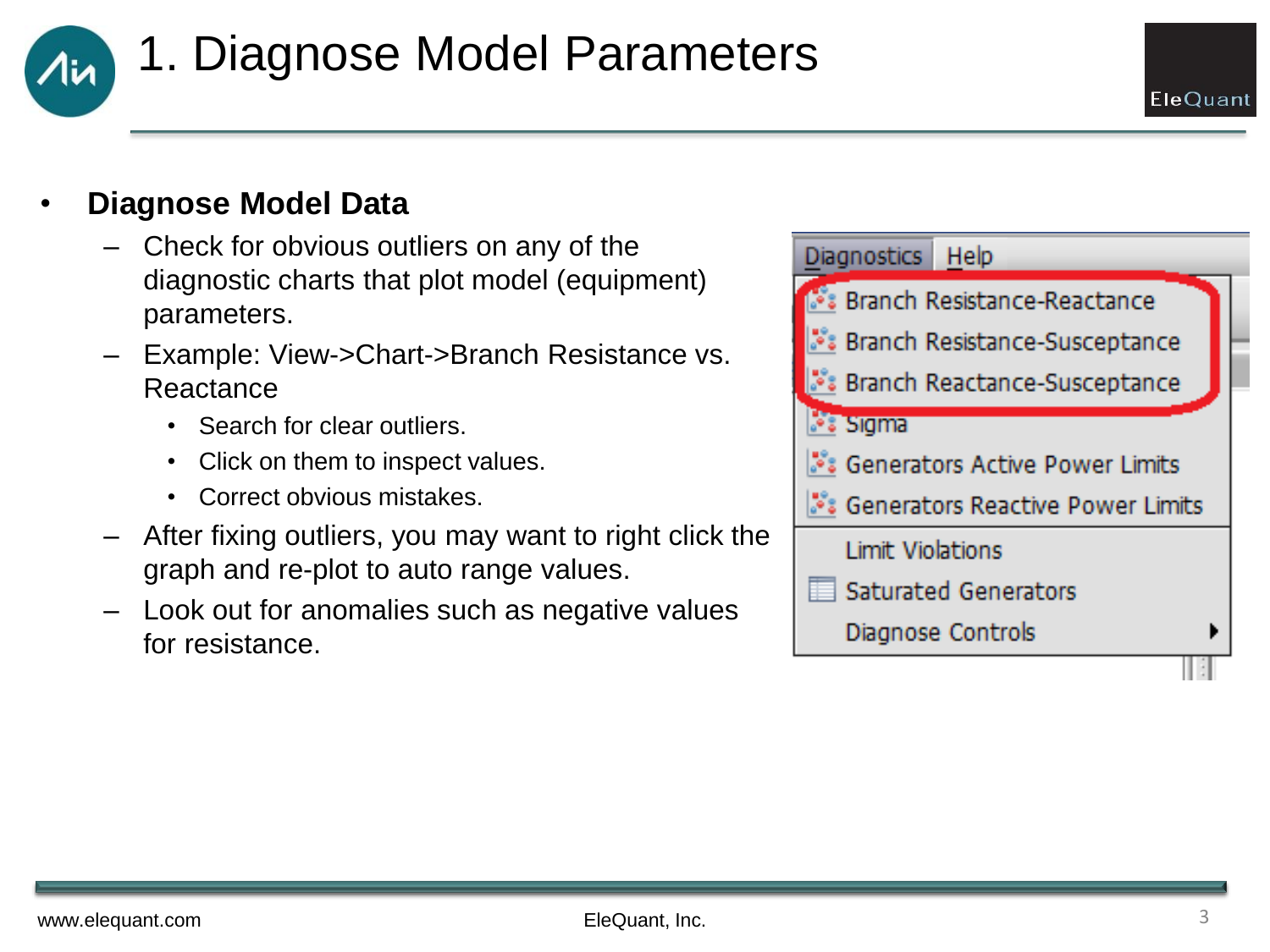# 2. Run Full-HELM with Default





- Check the Sigma plot and voltage conditions.
- Note about **tolerance and precision**: if you allow for a small % of nodes to have a delta over the required mismatch tolerance, then it is normal to observe maybe a few nodes outside the parabola on the Sigma Plot. Also if you configure things to require a precision in voltage that is too low, you may see again points outside the parabola (and note that requiring too many orders in the power series will be counterproductive because of numerical round-off errors, ending up in lower precision as well).

EleQuant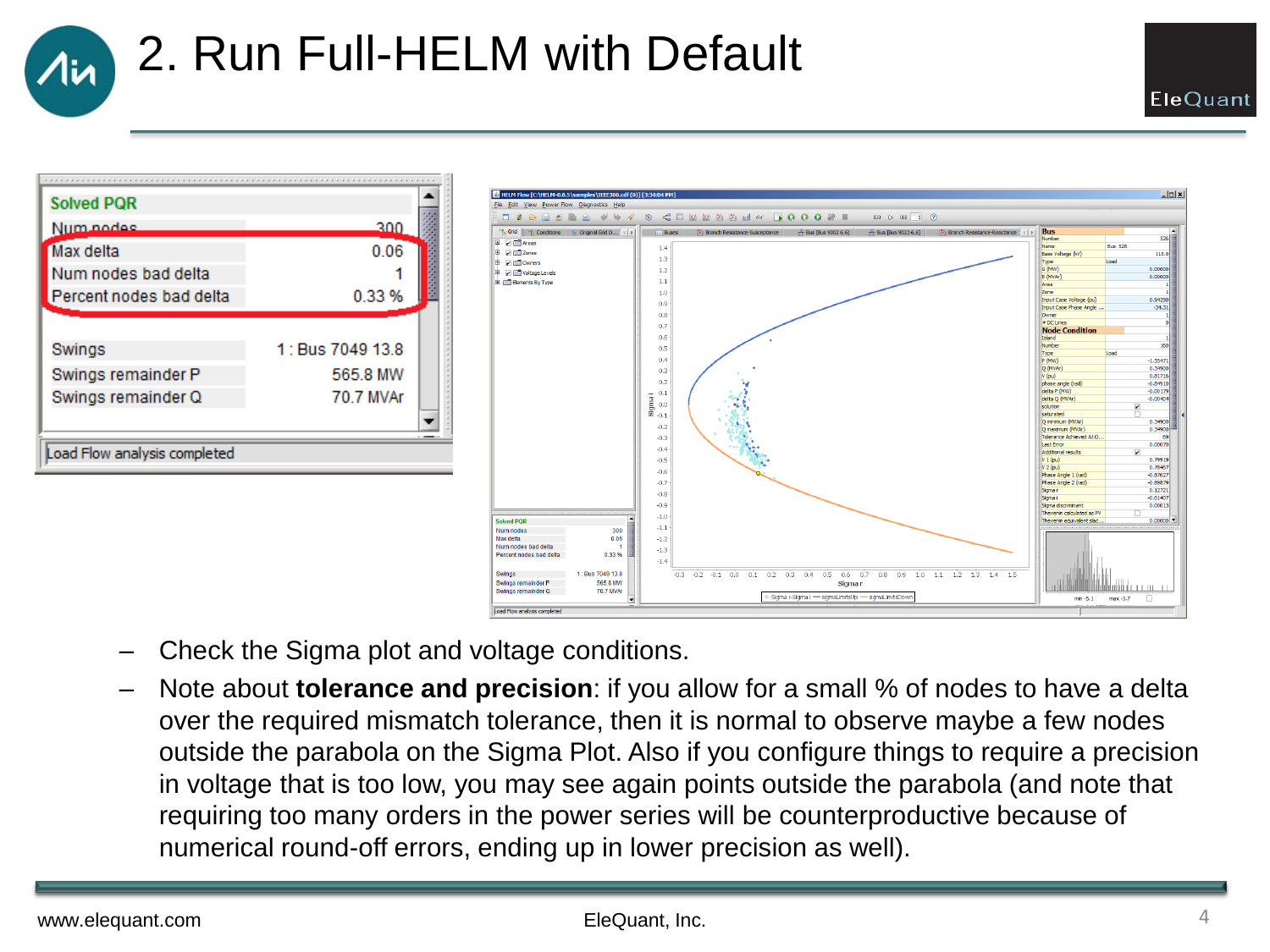## 3. Review configuration parameters and fine tune some of them for hard cases



### • **Max Order for Power Series**

- This controls the numeric precision achieved in the calculation of voltages (Analytic Continuation)
- Normally, the higher the order, the higher the precision (up to the limit of machine accuracy, reached at around 70 terms).
- *But for larger cases that are close to collapse, we should reduce this.* Moreover, round-off effects warrant the search for an optimal number of terms (one may use the script "ScanOrder.js").

### • **Number of orders to compute at each stage**

- Default is 5, meaning 5 orders are computed at once each time.
- Reduce to 1, meaning the power series will be completed one by one, and convergence will be checked one by one.
- We do this because if you always did 5 orders at each stage, and the optimum precision happened to be at, say, the next 2 orders, you would miss it.
- **Jumper Threshold**
	- The jumper threshold defines which branches will be collapsed when computing the load-flow. Raise the value (for instance from 2.9e-4 to 7e-4) when looking for a better precision in the solution.
	- Jumper thresholds are used in all planning tools (PSS/E, PSLF), and if a case is stitched from several others, different companies may have used different values for the JT. We probably want ours to be the highest (more tolerant) among those.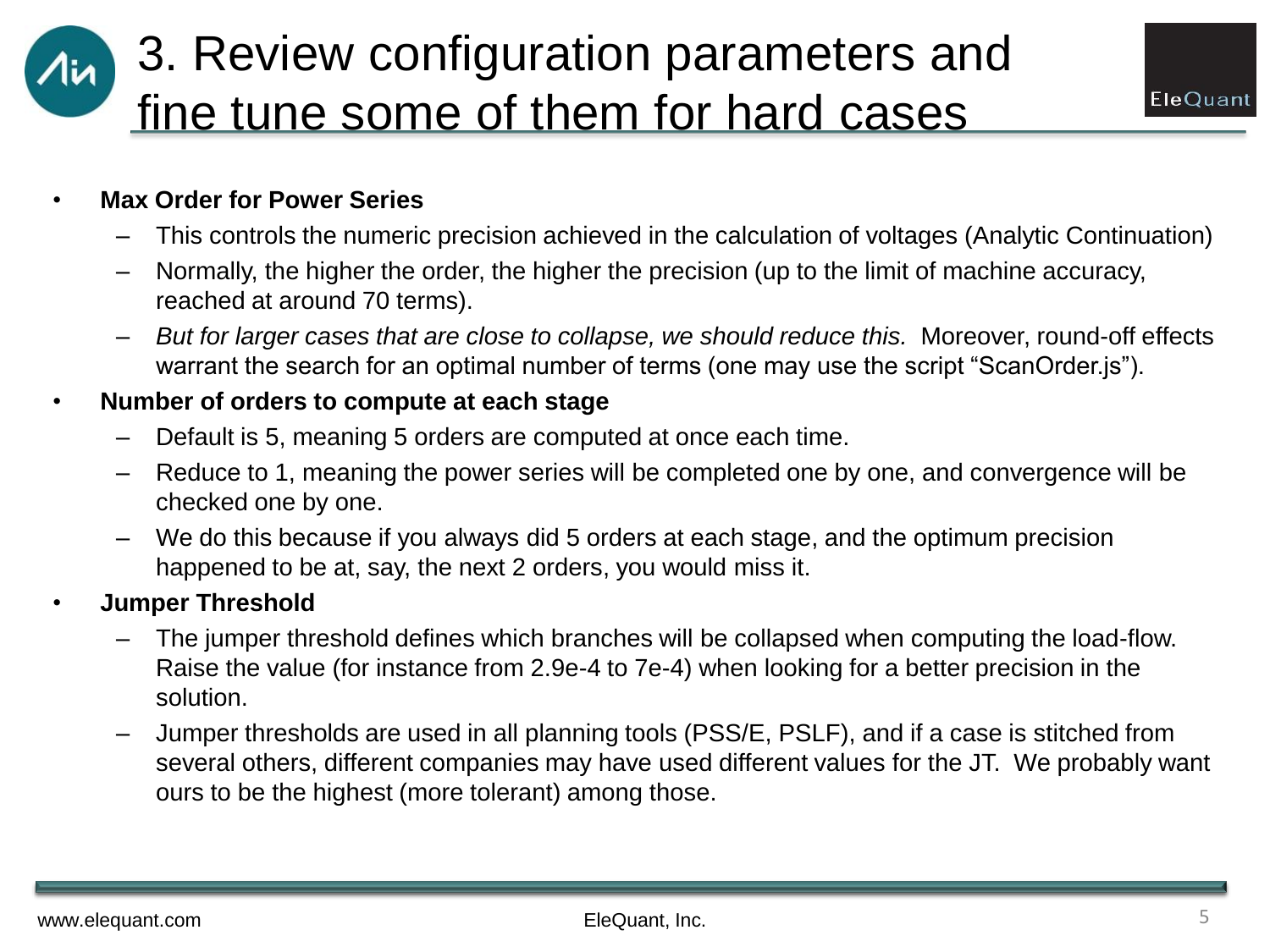### 3. Review configuration parameters and  $\lambda$ in fine tune some of them for hard cases



| General<br>Controls                              |                                            |  |  |  |  |  |  |  |
|--------------------------------------------------|--------------------------------------------|--|--|--|--|--|--|--|
| Options affecting the acceptance of the solution |                                            |  |  |  |  |  |  |  |
| Min # of buses in island                         |                                            |  |  |  |  |  |  |  |
| Max mismatch in node (in MW)                     | 0.05                                       |  |  |  |  |  |  |  |
| Max % of nodes not solving                       | 1.5%                                       |  |  |  |  |  |  |  |
| Options affecting the precision of the solution  |                                            |  |  |  |  |  |  |  |
| Max order for power series                       | 70                                         |  |  |  |  |  |  |  |
| Num orders to compute initially                  | 15                                         |  |  |  |  |  |  |  |
| Num orders to compute at each stage              | 5                                          |  |  |  |  |  |  |  |
| Tolerance for A.C. approximants                  | $1.0E - 4$                                 |  |  |  |  |  |  |  |
| Calculation stop policy                          | Analytic continuation is converged         |  |  |  |  |  |  |  |
| Options affecting the merging of nodes           |                                            |  |  |  |  |  |  |  |
| Jumper threshold (reactance in p.u.)             | $2.9E - 4$                                 |  |  |  |  |  |  |  |
| Global scaling of key parameters                 |                                            |  |  |  |  |  |  |  |
| Resistance (%)                                   | िट<br>50<br>150<br>200<br>100              |  |  |  |  |  |  |  |
| Active power injections (gen and load) (%)       | œ<br>50<br>150<br>200<br>100<br><b>Bar</b> |  |  |  |  |  |  |  |
| Slack and phase shifter angles (%)               | 50<br>150<br>200<br>100                    |  |  |  |  |  |  |  |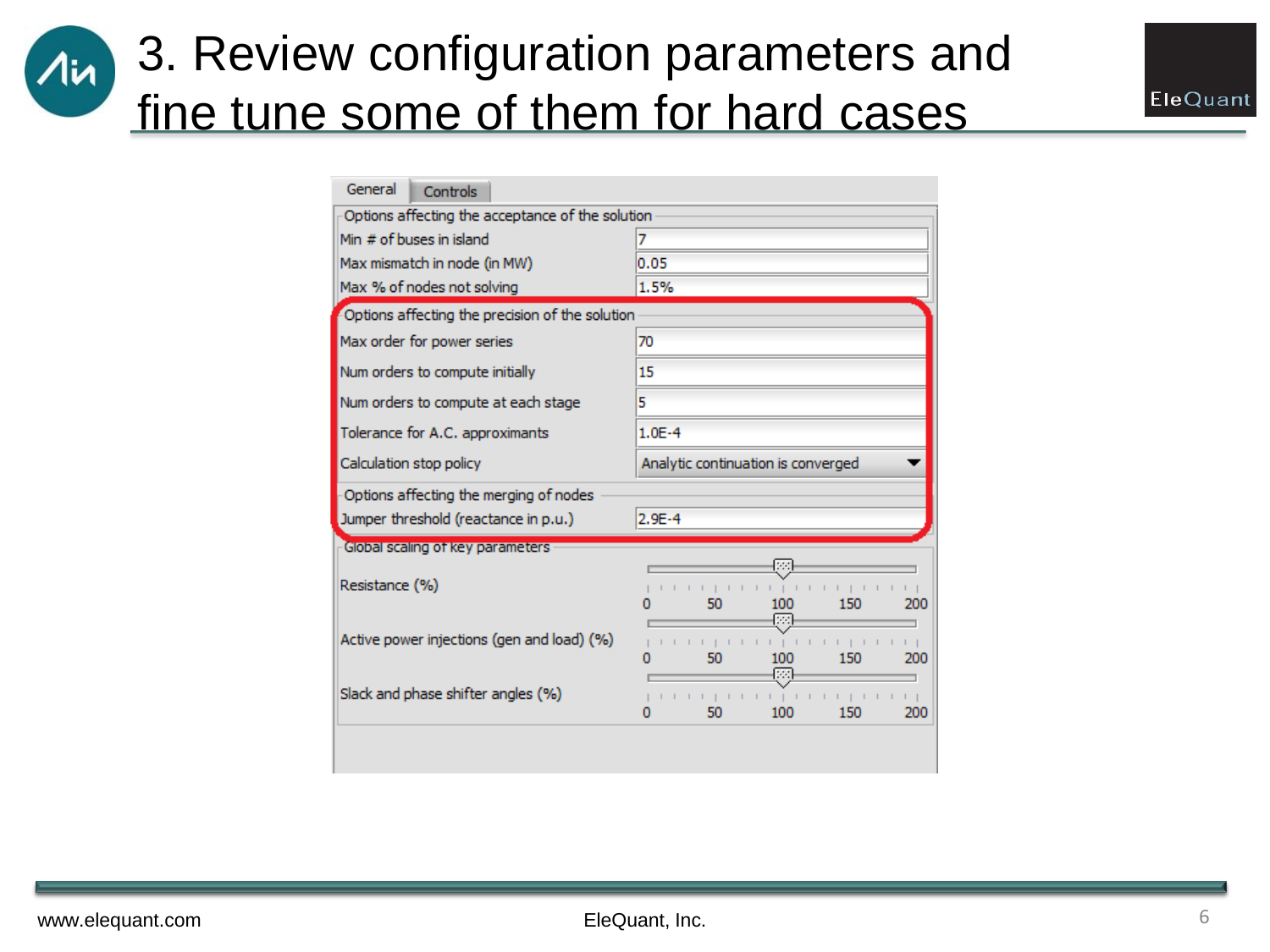## 4. Remove some or all enforcement of controls & limits

- **In general, controls and the enforcing of limits impose additional constraints on the load flow solution (therefore they normally make it harder to satisfy the equations). Therefore:**
	- **Uncheck Enforce VAR Limits (Qmax, Qmin at generators).**
		- Freeing the VAR limits may help to uncover information about V set-points that cannot be realistically fulfilled; but be aware that on the other hand it may produce situations with no solutions.
	- **Try checking "Move remote PV controls to local".**
		- This will move the set-point of all generators to their local bus. It may help uncover cases where the remote set-point is unrealistically far.
	- **A\* strategy and A\* maximum expansions.**
		- The A<sup>\*</sup> algorithm is used to search for the best configuration of enforced and (possibly) saturated controls. If we deactivate it, we will obtain a solution where the limits on controls may be violated. It may help to inspect this solution, in cases where we do not get any otherwise.
		- A bigger number of A\* steps does not necessarily improve things, since the system will stop searching if it detects that there is no way to improve the solution. However, setting it to a very low value could force the system to stop before the best solution has been found (it will make the computation faster in that case).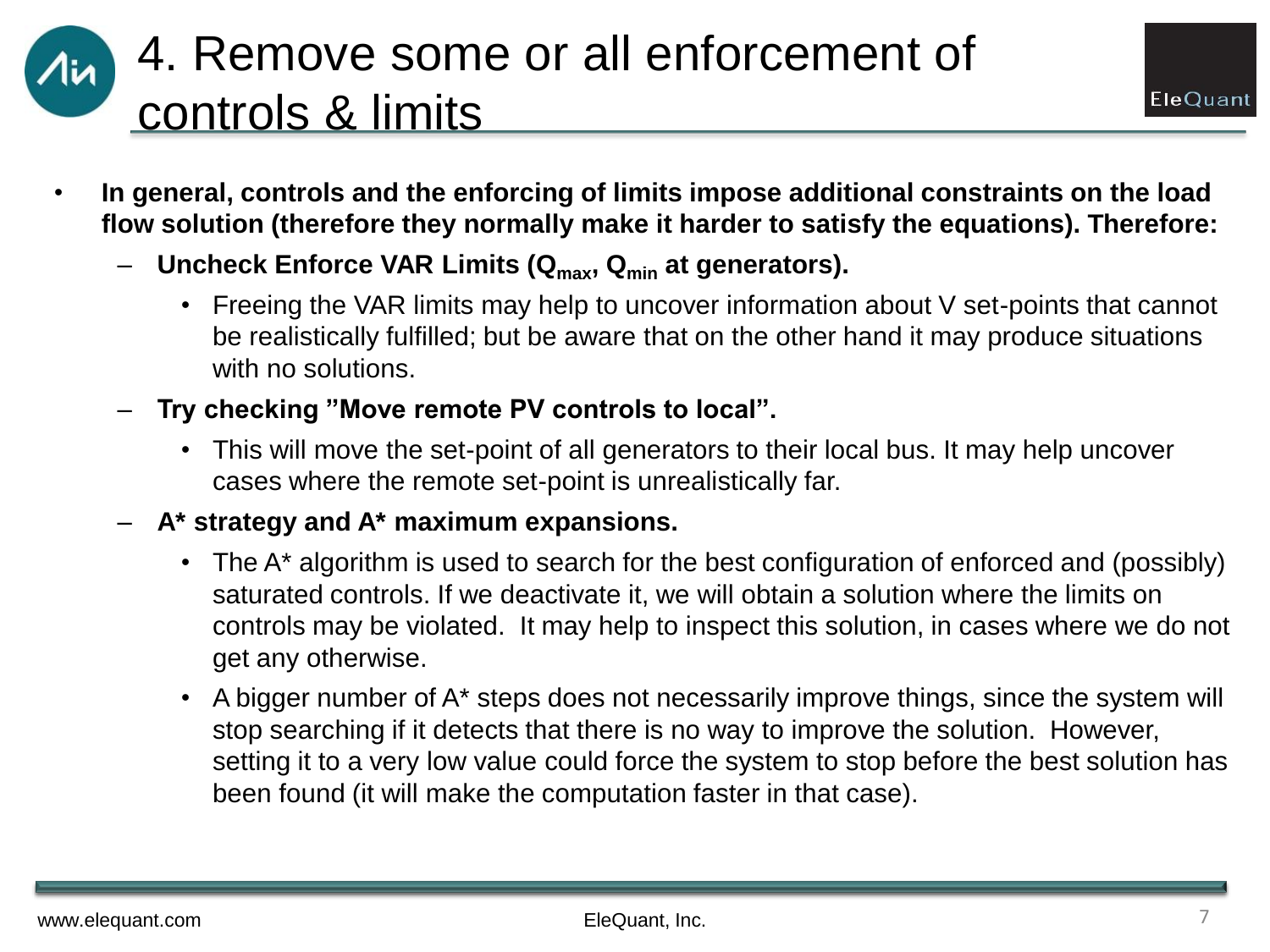### 4. Remove some or all enforcement of controls & limits

| Controls<br>General                                                 |                          |  |  |  |  |  |  |
|---------------------------------------------------------------------|--------------------------|--|--|--|--|--|--|
| Activation                                                          |                          |  |  |  |  |  |  |
| Enforce VAR limits on generators                                    | Z                        |  |  |  |  |  |  |
| Enable on-load tap changer transformers                             | $\overline{\phantom{a}}$ |  |  |  |  |  |  |
| Enable automatically switched shunts                                | $\overline{\phantom{0}}$ |  |  |  |  |  |  |
| Enable area interchange constraints                                 | $\overline{\phantom{a}}$ |  |  |  |  |  |  |
| Matrix factorization (conflicting controls)                         | <b>SVD</b>               |  |  |  |  |  |  |
| <b>Remote Controls</b>                                              |                          |  |  |  |  |  |  |
| Move remote PV controls to local                                    | Z                        |  |  |  |  |  |  |
| Setpoint for remote PV controls moved to local © Generator setpoint |                          |  |  |  |  |  |  |
|                                                                     | ◯ Bus value              |  |  |  |  |  |  |
| Limited controls search                                             |                          |  |  |  |  |  |  |
| Strategy                                                            | ◯ None                   |  |  |  |  |  |  |
|                                                                     | ® A*                     |  |  |  |  |  |  |
| $A^*$                                                               |                          |  |  |  |  |  |  |
| Maximum expansion                                                   | 10                       |  |  |  |  |  |  |
| A* Spots                                                            |                          |  |  |  |  |  |  |
| Max number of consecutive spot Loadflows                            | з                        |  |  |  |  |  |  |
|                                                                     |                          |  |  |  |  |  |  |
|                                                                     |                          |  |  |  |  |  |  |

 $\lambda$ in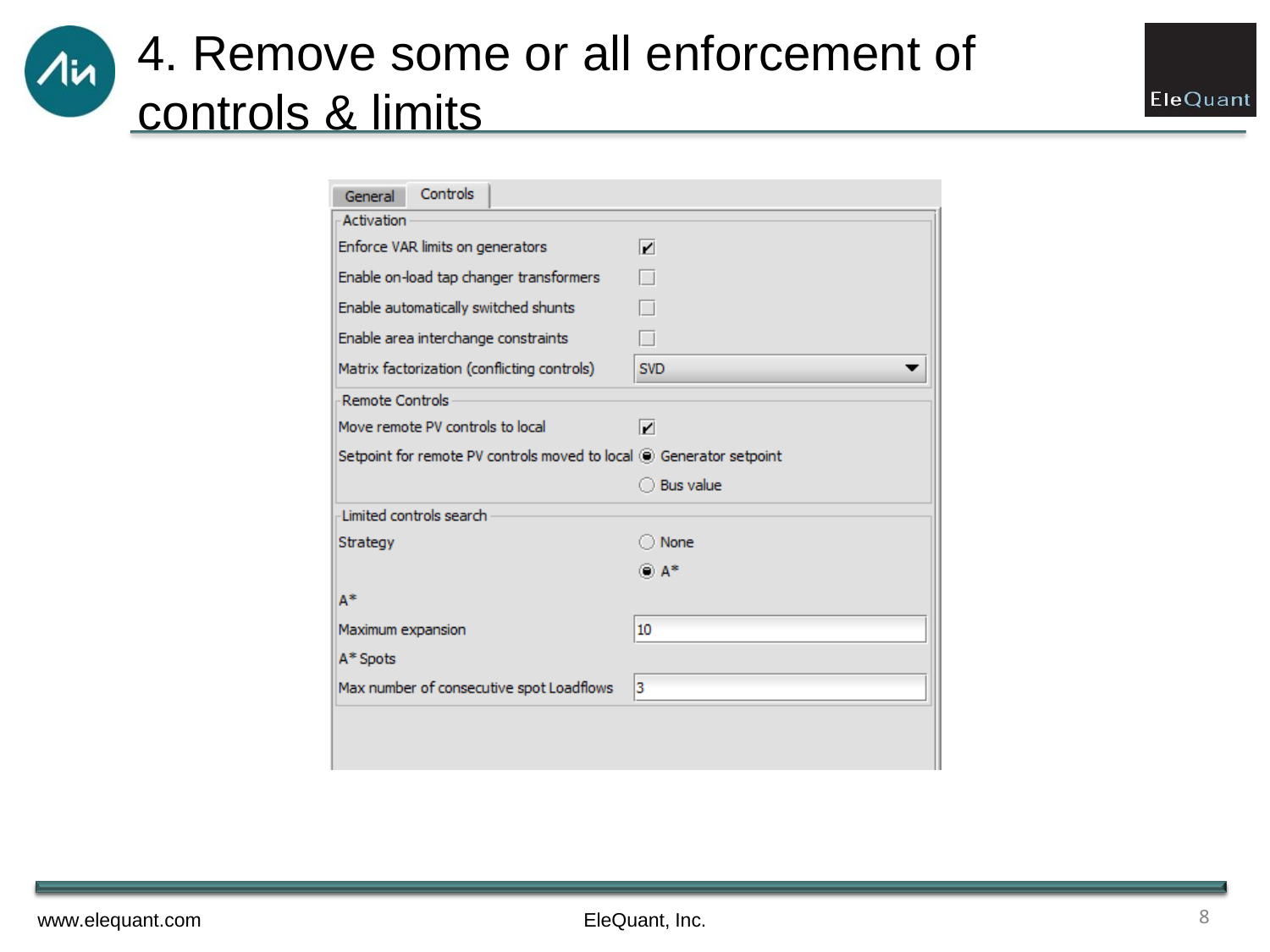

- EleQuant
- We start with Q-HELM because this shows the "barebones" of the transmission grid, that is, the health of the underlying support structure.
- Points to remember:
	- In Q-HELM power flow, PV buses become Q-swings and PQ buses become Q buses.
	- Since P is absent, there are no angles and all you have to look at are voltage magnitudes and Q flows.
	- Beware that in this mode the voltages will always be higher than on Full HELM.
- Solve Q-HELM and look at the voltage profile and the Sigma Plot. This will reveal whether any branch has too high reactance (i.e. it is consuming too much reactive power) or a load is requesting a reactive power demand that is too high.
- To do so:
	- **check for spikes in the voltage conditions graph.**
	- **check for outliers in the Sigma plot (which is on a single line now).**
- Once we find a suspicious bus/branch, we examine it closely in a bus diagram or "3 nearest neighbor plot" (shows all buses within 3 hops) to determine where the problem is in the neighborhood. It could be a load that is too high, or an X that is too high, or a path that is too long (and therefore an effective X that's too large), etc.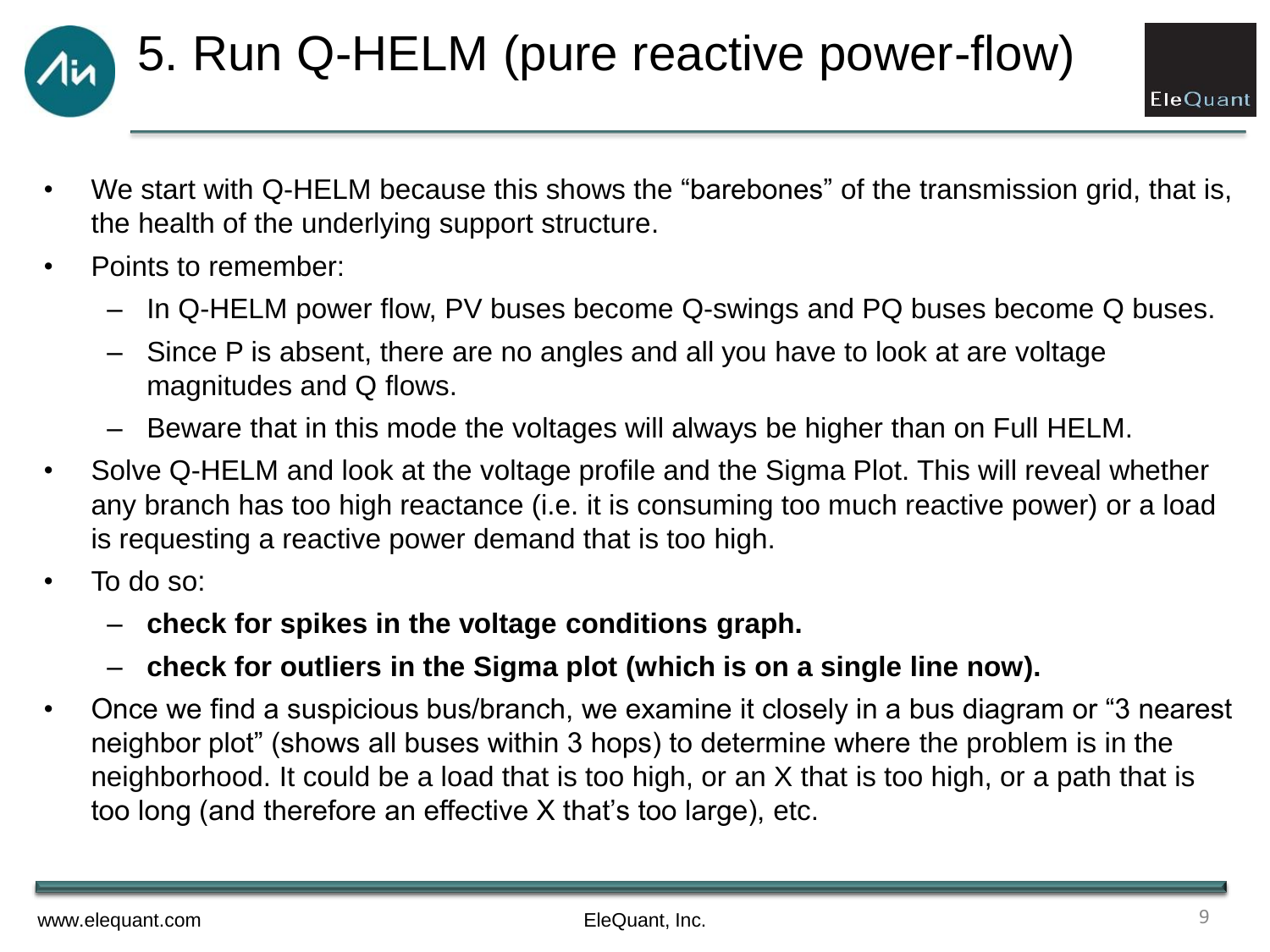### 5. Run Q-HELM (pure reactive power-flow)

EleQuant



 $\lambda$ in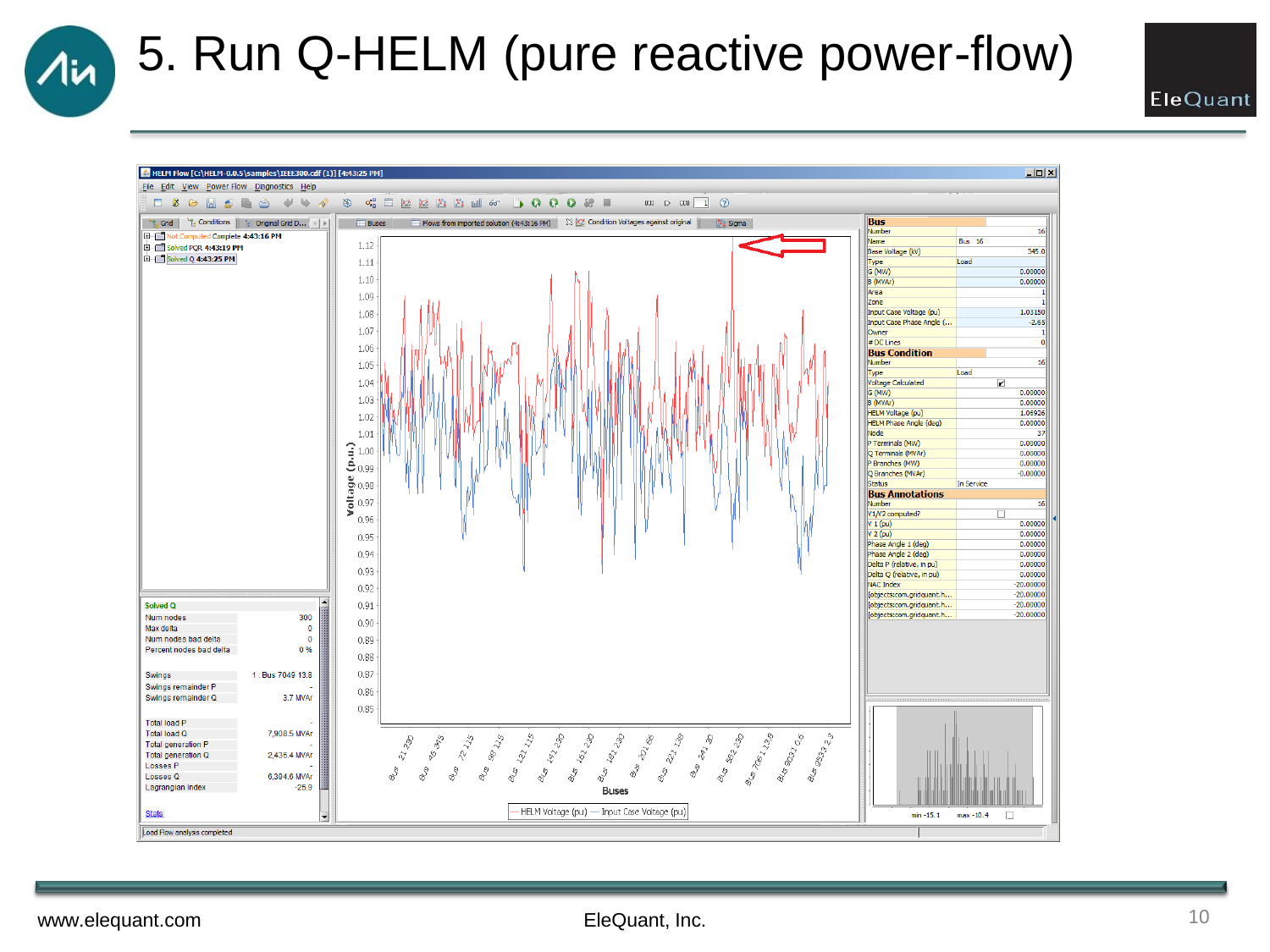



- **Once all errors are identified in Q-HELM, we move to PQ-HELM.** Now we are back to a grid with both Q and P, but the resistances in lines and transformers are set to zero.
- If it doesn't solve, but did using Q-HELM (and the same controls), we can then assume that the active power (P) demand is too high for the system. We can then play around with the *global scaling slider for P and the one for swing/phase-shifter angles*.
- Remember that we can always analyze the Sigma Plot even if the case doesn't solve. This is a clear benefit because in other systems, once the case doesn't converge, you cannot dig any deeper.

| General<br>Controls                              |                                                                                 |  |  |  |  |  |  |  |
|--------------------------------------------------|---------------------------------------------------------------------------------|--|--|--|--|--|--|--|
| Options affecting the acceptance of the solution |                                                                                 |  |  |  |  |  |  |  |
| Min # of buses in island                         | 7                                                                               |  |  |  |  |  |  |  |
| Max mismatch in node (in MW)                     | 0.05                                                                            |  |  |  |  |  |  |  |
| Max % of nodes not solving                       | 1.5%                                                                            |  |  |  |  |  |  |  |
| Options affecting the precision of the solution  |                                                                                 |  |  |  |  |  |  |  |
| Max order for power series                       | 70                                                                              |  |  |  |  |  |  |  |
| Num orders to compute initially                  | 15                                                                              |  |  |  |  |  |  |  |
| Num orders to compute at each stage              | 5                                                                               |  |  |  |  |  |  |  |
| Tolerance for A.C. approximants                  | $1.0E - 4$                                                                      |  |  |  |  |  |  |  |
| Calculation stop policy                          | Analytic continuation is converged                                              |  |  |  |  |  |  |  |
| Options affecting the merging of nodes           |                                                                                 |  |  |  |  |  |  |  |
| Jumper threshold (reactance in p.u.)             | $2.9E - 4$                                                                      |  |  |  |  |  |  |  |
| Global scaling of key parameters                 |                                                                                 |  |  |  |  |  |  |  |
| Resistance (%)                                   | <b>SSC</b>                                                                      |  |  |  |  |  |  |  |
| Active power injections (gen and load) (%)       | ŒΙ<br>$1 - 1 - 1 - 1 - 1 - 1 - 1$<br>$1 - 1 - 1 - 1$<br>50<br>100<br>150<br>200 |  |  |  |  |  |  |  |
| Slack and phase shifter angles (%)               | <b><i>B</i> B B B B B B B</b><br>50<br>100<br>150<br>200<br>n                   |  |  |  |  |  |  |  |
|                                                  |                                                                                 |  |  |  |  |  |  |  |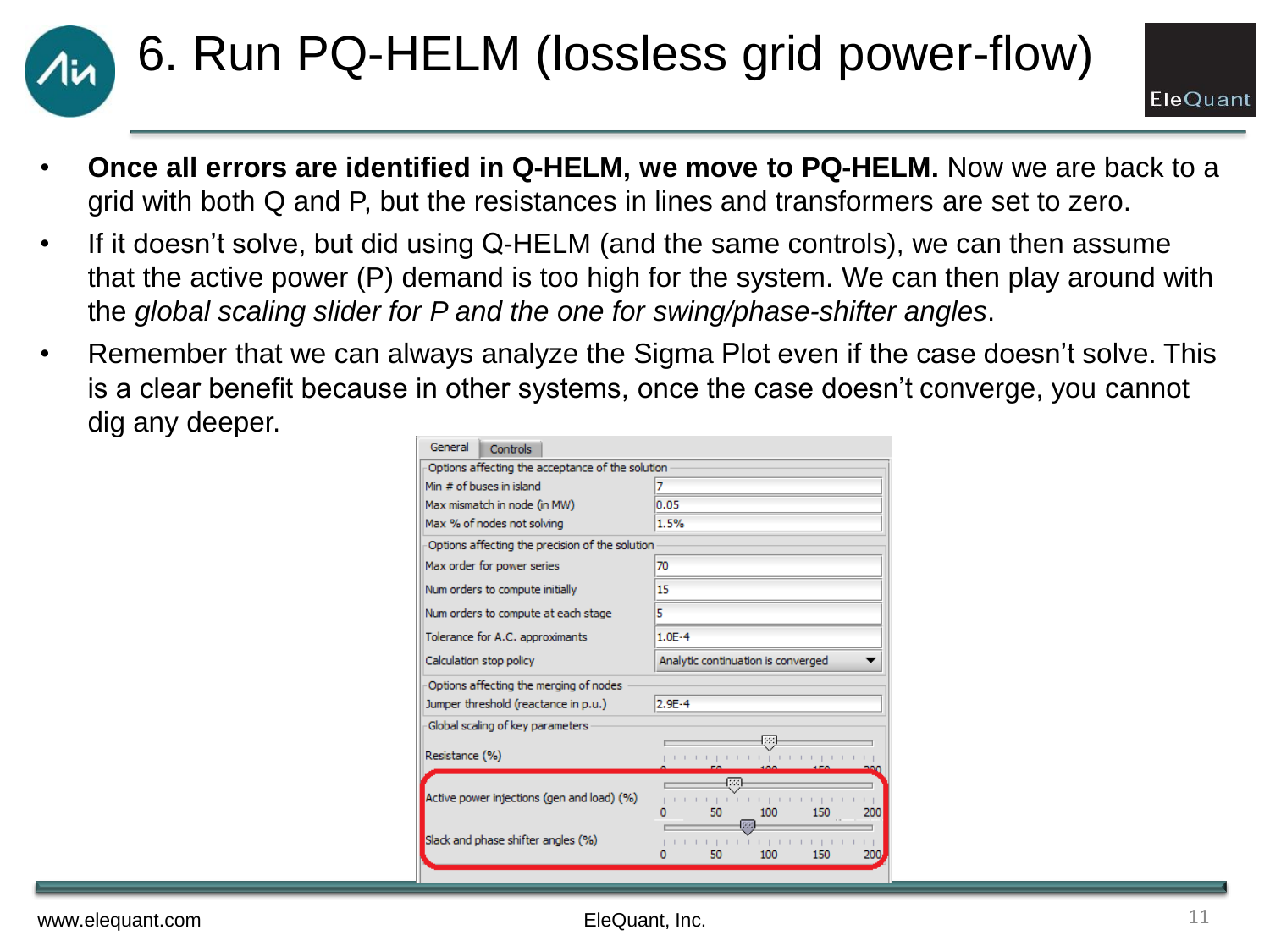7. Run Full-HELM

EleQuant

The difference between running PQ-HELM and Full-HELM (also known as PQR) is only that resistances on branches are now active.

- Having a case that solves under PQ-HELM but does not under PQR-HELM indicates that the resistive losses tip the system over to collapse. This may help uncover anomalous resistances somewhere.
- You may also experiment with the *slider for global scaling of resistances*.

| General<br>Controls                              |                                                                                     |  |  |  |  |  |  |  |
|--------------------------------------------------|-------------------------------------------------------------------------------------|--|--|--|--|--|--|--|
| Options affecting the acceptance of the solution |                                                                                     |  |  |  |  |  |  |  |
| Min # of buses in island                         | 7                                                                                   |  |  |  |  |  |  |  |
| Max mismatch in node (in MW)                     | 0.05                                                                                |  |  |  |  |  |  |  |
| Max % of nodes not solving                       | 1.5%                                                                                |  |  |  |  |  |  |  |
| Options affecting the precision of the solution  |                                                                                     |  |  |  |  |  |  |  |
| Max order for power series                       | 70                                                                                  |  |  |  |  |  |  |  |
| Num orders to compute initially                  | 15                                                                                  |  |  |  |  |  |  |  |
| Num orders to compute at each stage              | 5                                                                                   |  |  |  |  |  |  |  |
| Tolerance for A.C. approximants                  | $1.0F - 4$                                                                          |  |  |  |  |  |  |  |
| Calculation stop policy                          | Analytic continuation is converged                                                  |  |  |  |  |  |  |  |
| Options affecting the merging of nodes           |                                                                                     |  |  |  |  |  |  |  |
| Jumper threshold (reactance in p.u.)             | $2.9F-4$                                                                            |  |  |  |  |  |  |  |
| loar acaill ig ur key parameters.                | W.                                                                                  |  |  |  |  |  |  |  |
| Resistance (%)                                   | <b>COLLEGE</b><br><b>THEFT CONTROL</b><br>50<br>100<br>150<br>200<br>n              |  |  |  |  |  |  |  |
| Active power injections (gen and load) (%)       | .<br>100<br>50<br>150<br>200<br>Ω<br>-991                                           |  |  |  |  |  |  |  |
| Slack and phase shifter angles (%)               | $-1$ , $-1$ , $-1$ , $-1$<br>$1 - 1$<br>$1 - 1 - 1$<br>50<br>100<br>150<br>200<br>n |  |  |  |  |  |  |  |
|                                                  |                                                                                     |  |  |  |  |  |  |  |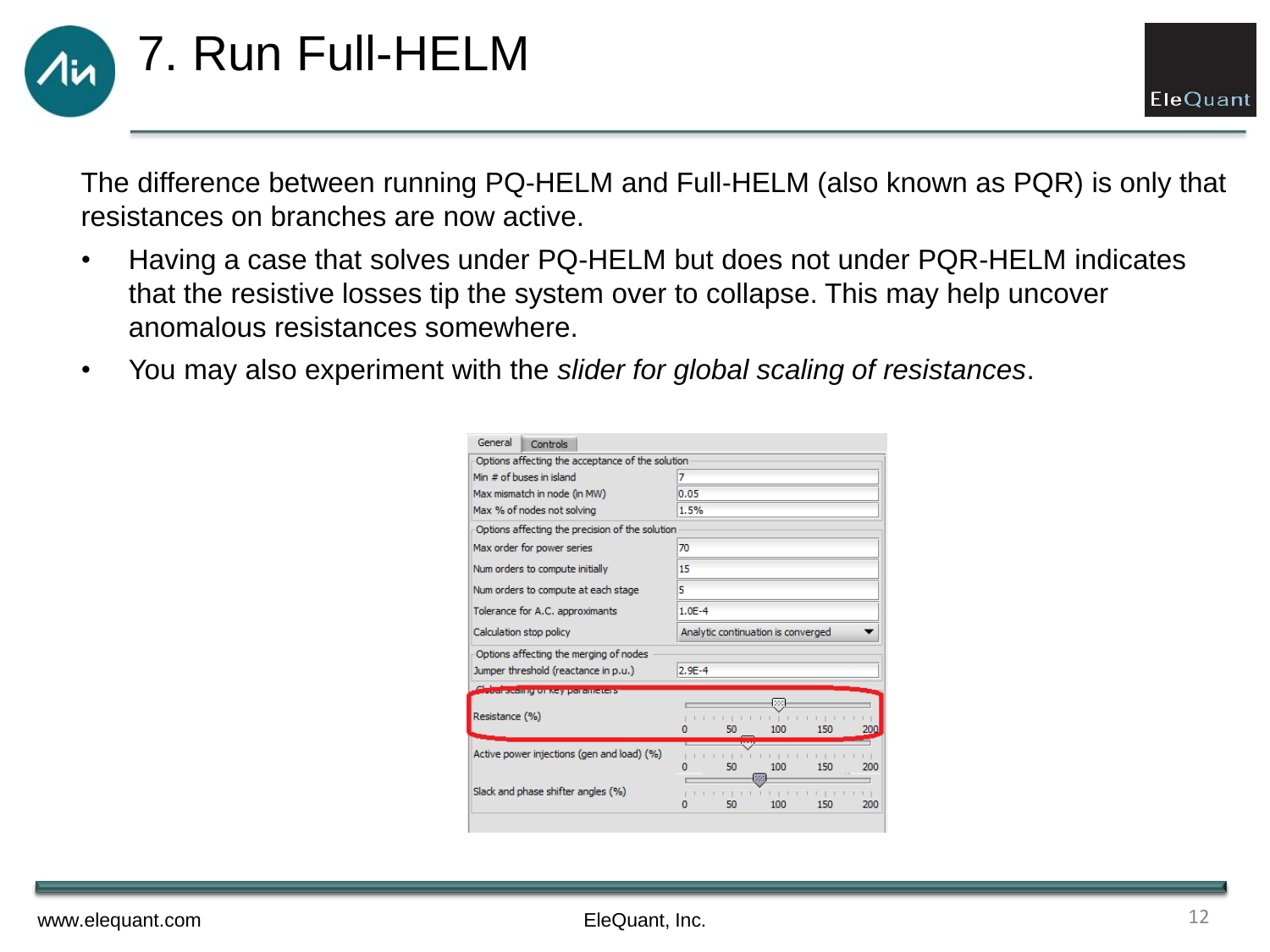

- **Adding controls back: once the case is solving under Full-HELM, it is time to re-enable any controls that we may have disabled before.**
- **Re-enable "enforce VAR limits on generators".**
	- If the case solved before and does not when VAR limits are enforced, we know that a generator set-point may be relying on too much reactive power. Either this set-point needs to be corrected, or we need more "reactive support" from other nearby devices.
	- After you apply this control, go to *Diagnostics -> Saturated Generators* to check.
	- Under this control, we also again check voltage conditions to look for anomalous spikes (specifically, depressed nodes).
- **Activate transformer taps (OLTCs) and switched shunts.**
	- With this control on, you should look for large deltas (node mismatches where flow in does not equal flow out) or anomalous voltages in the bus voltage condition graph.
	- In both cases, once you find a bad node or anomalous voltage, you should look around in the topological neighborhood, in order to find root causes.
- **Activate area interchanges the last:** especially when working with large, stitched-together models, these controls are typically the most problematic.
- **You can analyze and diagnose the results related to controls and their limits under the menu:** *Diagnostics -> Diagnose controls***.**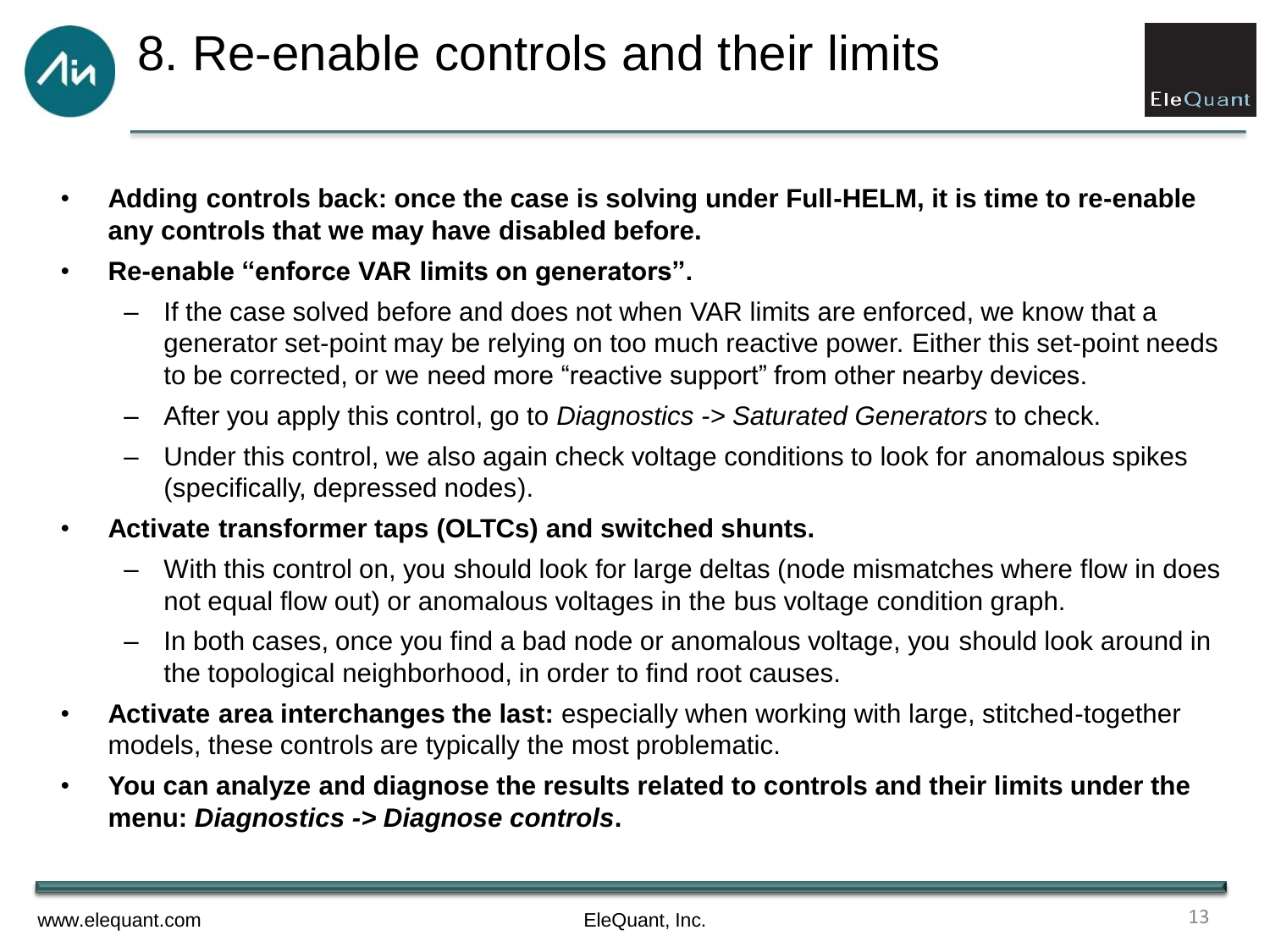## 8. Re-enable controls and their limits

| <b>Diagnostics</b><br>Help           |  |                                                  |                                  |  |                                           |            |                  |                  |      |                                                                                       |          |                |
|--------------------------------------|--|--------------------------------------------------|----------------------------------|--|-------------------------------------------|------------|------------------|------------------|------|---------------------------------------------------------------------------------------|----------|----------------|
| <b>S</b> Branch Resistance-Reactance |  |                                                  | 30 30<br>⊠<br>⊠                  |  | 66<br><b>Hull</b>                         | <b>I</b>   | $\Omega$         | 00x              | - 11 | 0CC<br>$\triangleright$                                                               | $\alpha$ | $\circledcirc$ |
| 88 Branch Resistance-Susceptance     |  |                                                  |                                  |  |                                           |            |                  |                  |      |                                                                                       |          |                |
| 88 Branch Reactance-Susceptance      |  |                                                  | <b>Buses</b><br>E                |  | Flows from imported solution (4:43:16 PM) |            |                  |                  |      | Condition Voltages against original                                                   |          |                |
| 8% Sigma                             |  |                                                  | Generator                        |  | Q (MVAr)                                  |            |                  |                  |      | Q max (MVAr)   Q min (MVAr)   Q Limit   Q Out of limits?   Q out of limit (MVAr)   No |          |                |
| Senerators Active Power Limits       |  | к                                                | 8 115 Generator 1                |  | 10.00000                                  |            | 10.00000         | $-10.00000$ Omax |      |                                                                                       |          | 0.00000        |
|                                      |  | Lis.                                             | 10 230 Generator 1               |  | 20,00000                                  |            | 20,00000         | $-20.00000$ Qmax |      |                                                                                       |          | 0.00000        |
| S Generators Reactive Power Limits   |  | Lis                                              | 20 115 Generator 1               |  | 20.00000                                  |            | 20,00000         | $-20.00000$ Omax |      |                                                                                       |          | 0.00000        |
| Limit Violations                     |  | ıs                                               | 84 115 Generator 1               |  | 154,44046                                 |            | 240,00000        | $-240.00000$ -   |      |                                                                                       |          | 0.00000        |
|                                      |  | <b>JS</b>                                        | 91 115 Generator 1               |  | 46, 10969                                 |            | 96.00000         | $-11,00000$ -    |      |                                                                                       |          | 0.00000        |
| Saturated Generators                 |  |                                                  | The Tay 115 Generator 1          |  | 32,98137                                  |            | 153.00000        | $-153,00000$ -   |      |                                                                                       |          | 0.00000        |
| Diagnose Controls                    |  |                                                  | Diagnose Generators Controls     |  |                                           |            | 5.00000          | $-30.00000$ $-$  |      |                                                                                       |          | 0.00000        |
|                                      |  | Diagnose Transformers Controls                   |                                  |  |                                           | 7.00000    | $-24.00000$ -    |                  |      |                                                                                       | 0.00000  |                |
|                                      |  |                                                  |                                  |  |                                           |            | b.00000          | $-500.00000$ $-$ |      |                                                                                       |          | 0.00000        |
|                                      |  |                                                  | Diagnose Switched Shunt Controls |  |                                           | b.00000    | $-60.00000$ Omax |                  |      |                                                                                       | 0.00000  |                |
|                                      |  | Diagnose Areas Controls<br>Diagnose All Controls |                                  |  |                                           |            | <b>D.00000</b>   | $-125.00000$ -   |      |                                                                                       |          | 0.00000        |
|                                      |  |                                                  |                                  |  |                                           |            | 5.00000          | $-50,00000$ $-$  |      |                                                                                       |          | 0.00000        |
|                                      |  |                                                  |                                  |  |                                           | 000000. لپ | $-100.00000$ -   |                  |      |                                                                                       | 0.00000  |                |
|                                      |  |                                                  | Bus 146 230 Generator 1          |  | 35,00000                                  |            | 35,00000         | $-15,00000$ Omax |      |                                                                                       |          | 0.00000        |
|                                      |  |                                                  | Bus 147 230 Generator 1          |  | $-48.04094$                               |            | 100.00000        | $-50,00000$ $-$  |      |                                                                                       |          | 0.00000        |
|                                      |  |                                                  | Bus 149 230 Generator 1          |  | 50,00000                                  |            | 50,00000         | $-25.00000$ Qmax |      |                                                                                       |          | 0.00000        |
|                                      |  |                                                  | Bus 152 230 Generator 1          |  | $-34.57832$                               |            | 175,00000        | $-50.00000$ $-$  |      |                                                                                       |          | 0.00000        |
|                                      |  |                                                  |                                  |  |                                           |            |                  |                  |      |                                                                                       |          |                |

 $\lambda$ in

EleQuant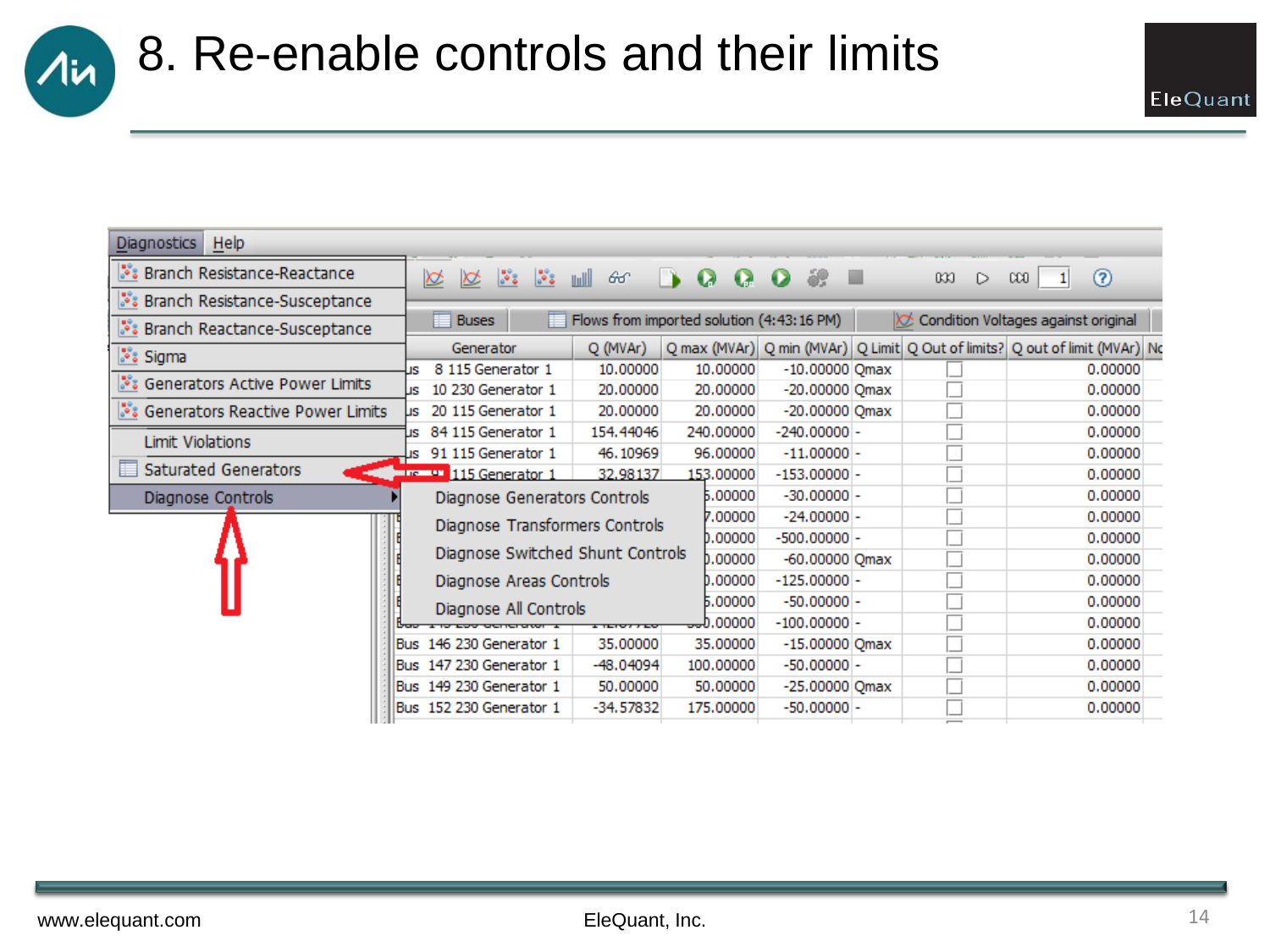



# Thank you !